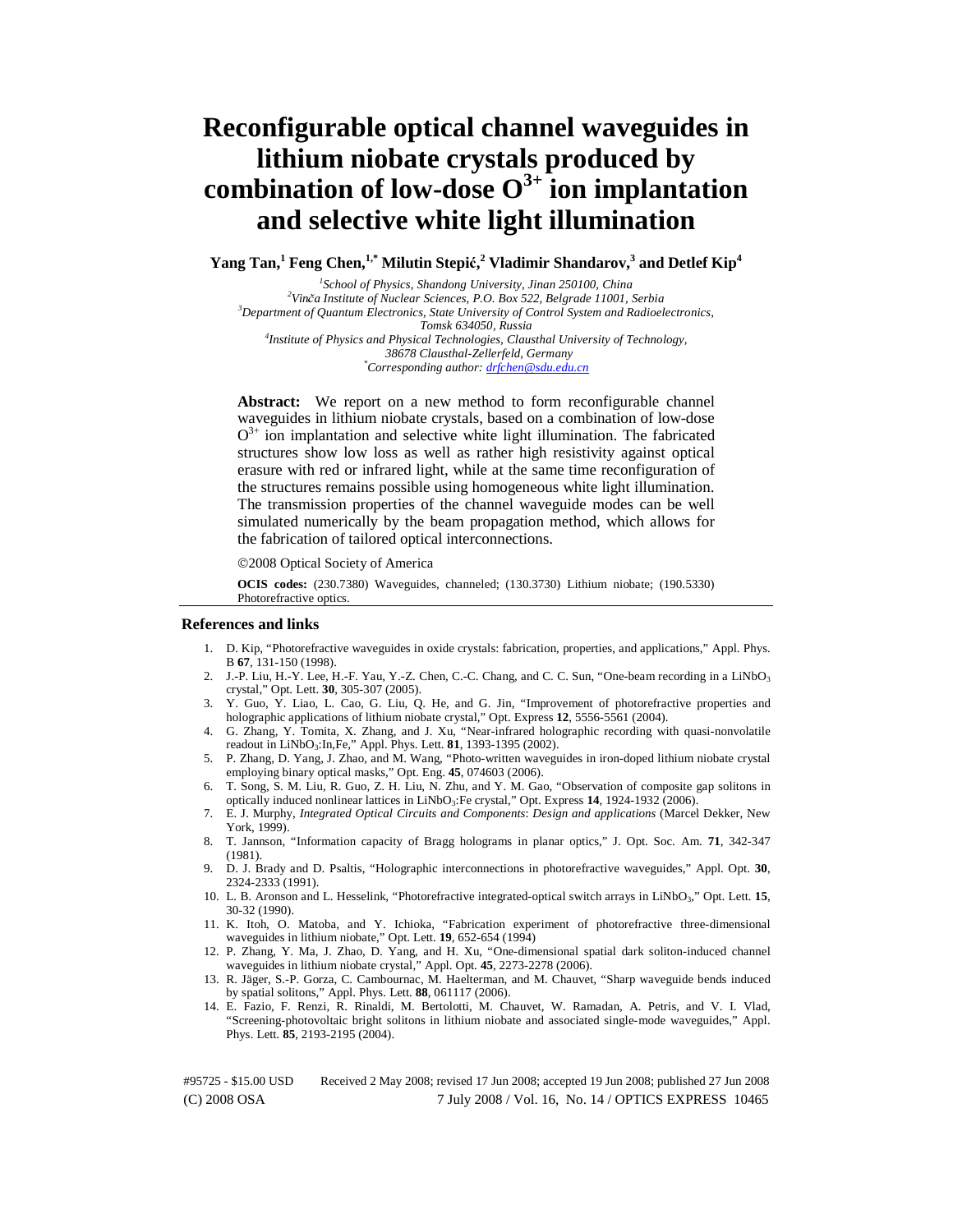- 15. Herreros and G. Lifante, "LiNbO<sub>3</sub> optical waveguides by Zn diffusion from vapor phase," Appl. Phys. Lett. **66**, 1449-1451 (1995).
- 16. P. D. Townsend, P. J. Chandler, and L. Zhang, *Optical Effects of Ion Implantation* (Cambridge U. Press, Cambridge, 1994).
- 17. C. Couton, H. Maillotte, R. Giust, and M. Chauvet, "Formation of reconfigurable singlemode channel waveguides in LiNbO<sub>3</sub> using spatial solitons," Electron. Lett. **39,** 286-287 (2003).
- 18. Y. Tan, F. Chen, X. L. Wang, L. Wang, V. Shandarov, and D. Kip, "Formation of reconfigurable optical channel waveguides and beam splitters on top of proton-implanted lithium niobate crystals using spatial dark soliton-like structures," J. Phys. D **41,** 102001 (2008).
- 19. M. Mitchell and M. Segev, "Self-trapping of incoherent white light," Nature **387,** 880-883 (1997).
- 20. Y. Lu, S. Liu, G. Zhang, R. Guo, N. Zhu, and L. Yang, "Waveguides and directional couplers induced by white-light photovoltaic dark spatial solitons," J. Opt. Soc. Am. B **21**, 1674-1678 (2004).
- 21. Y. Gao, S. Liu, R. Guo, X. Zhang, and Y. Lu, "White-light photorefractive phase mask," Appl. Opt. **44**, 1533-1537 (2005).
- 22. F. Chen, X. L. Wang, and K. M. Wang, "Developments of ion implanted optical waveguides in optical materials: A review," Opt. Mater. **29**, 1523-1542 (2007).
- 23. F. Chen, Y. Tan, D. Jaque, L. Wang, X. L. Wang, and K. M. Wang, "Active waveguide in Nd<sup>3+</sup>:MgO:LiNbO<sub>3</sub> crystal produced by low-dose carbon ion implantation," Appl. Phys. Lett. **92**, 021110 (2008).
- 24. G. G. Bentini, M. Bianconi, M. Chiarini, L. Correra, C. Sada, P. Mazzoldi, N. Argiolas, M. Bazzan, and R. Guzzi, "Effect of low dose high energy  $O<sup>3+</sup>$  implantation on refractive index and linear electro-optic properties in X-cut LiNbO3: Planar optical waveguide formation and characterization," J. Appl. Phys. **92**, 6477-6483 (2002).
- 25. J. Olivares, G. García, A. García-Navarro, F. Agulló-López, O. Caballero, and A. García-Cabanes, "Generation of high-confinement step-like optical waveguides in  $LiNbO<sub>3</sub>$  by swift heavy ion-beam irradiation," Appl. Phys. Lett. **86**, 183501 (2005).
- 26. J. Olivares, A. García-Navarro, G. García, A. Méndez, F. Agulló-López, A. García-Cabañes, M. Carrascosa, and O. Caballero, "Nonlinear optical waveguides generated in lithium niobate by swift-ion irradiation at ultralow fluences," Opt. Lett. **32**, 2587-2589 (2007).
- 27. P. J. Chandler and F. L. Lama, "A new approach to the determination of planar waveguide profiles by means of a non-stationary mode index calculation," Opt. Acta **33**, 127-142 (1986).
- 28. J. E. Goell and R. D. Standly, "Sputtered glass waveguide for integrated optical circuits," Bell Syst. Technol. J. **48,** 3445-3448 (1969).
- 29. J. Shibayama, K. Matsubara, M. Sekiguchi, J. Yamauchi, and H. Nakano, "Efficient nonuniform schemes for paraxial and wide-angle finite-difference beam propagation methods," J. Lightwave Technol. **17**, 677- 683 (1999).
- 30. Rsoft Design Group, Computer software *BeamPROP*, http://www.rsoftdesign.com.
- 31. K. Buse, J. Imbrock, E. Krätzig, and K. Peithmann, "Photorefractive effects in LiNbO<sub>3</sub> and LiTaO<sub>3</sub>," in *Photorefractive Materials and Their Applications 2: Materials,* P. Günter and J.-P. Huignard, eds. (Springer, New York, 2007).

### **1. Introduction**

Light-induced refractive index changes in photorefractive lithium niobate (LiNbO $_3$ ) crystals, which are known as self-defocusing media, can be realized at power levels of milliwatts or even lower, which makes this material favorable for many photonic applications, including data storage, optical signal amplification, etc. [1-4]. Recent research reveals that such photoinduced index modifications could be utilized for the fabrication of reconfigurable optical waveguides (in both planar and channel configuration), or for the design of compact integrated photonic devices, e.g. Y-branches, by applying coherent laser beam writing (for example, by using either lithographic masks [5] or multi-beam interference patterns [6]). Compared with planar waveguides, channel waveguides are favorable because these two dimensional (2D) compact structures can carry higher optical intensities, and, in most cases, can be much easier connected with other optical components in modern optical systems based on fiber technology [7].

Reconfigurable optical interconnections in photorefractive  $LiNbO<sub>3</sub>$  waveguides have been proposed using thick holograms written by external light beams [8.9]. Dynamic interconnections have been also demonstrated by Hesselink's group, who used two sets of channel waveguides crossing at  $90^{\circ}$  angles inside an Fe:LiNbO<sub>3</sub> sample [10]. Alternatively, optical connections can be fabricated by scanning an external focused light beam to record channel waveguides inside a bulk  $LiNbO<sub>3</sub>$  sample [11]. By using spatial solitons (via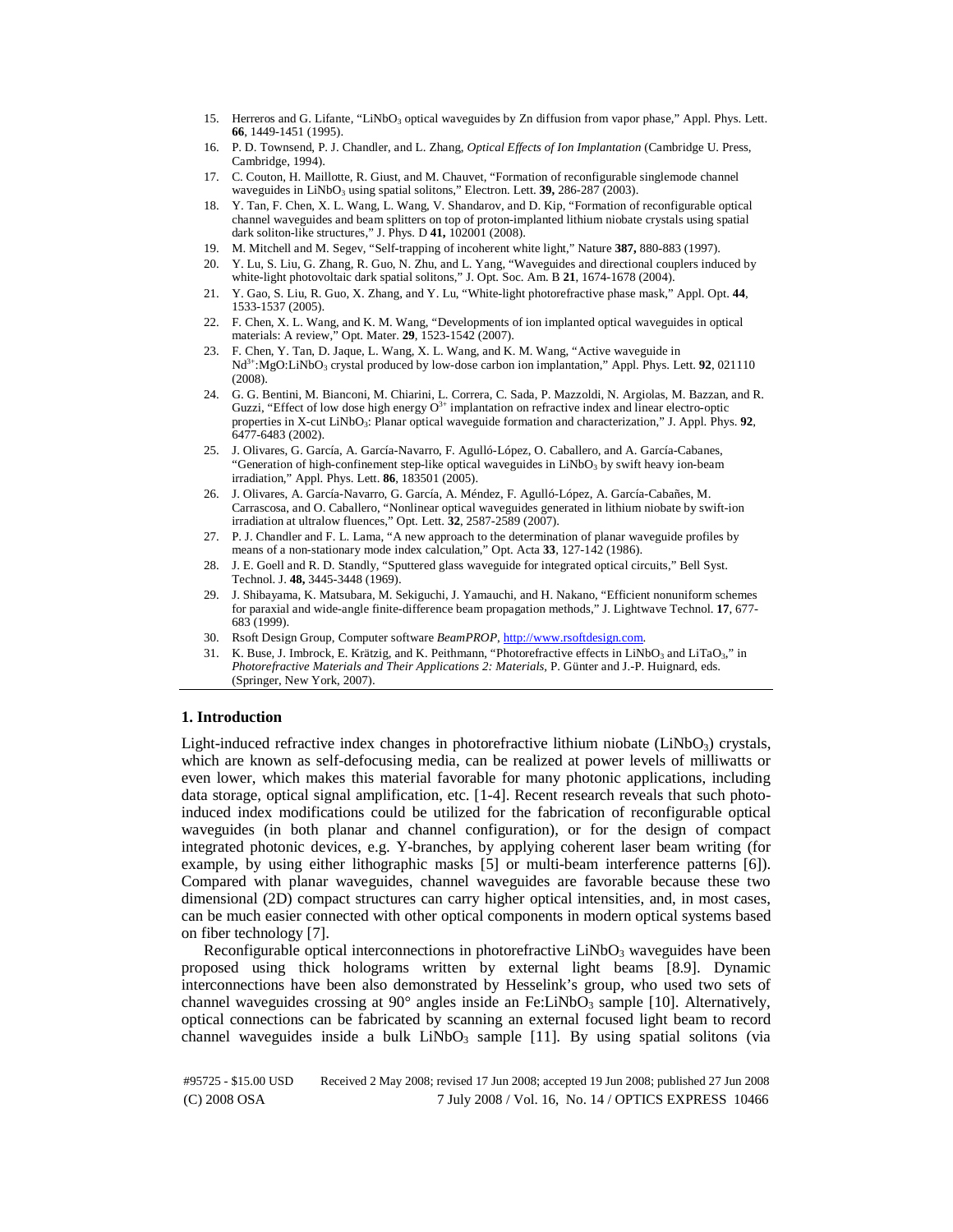photovoltaic or screening mechanisms), 2D optically induced channel waveguides have been reported in  $LiNbO<sub>3</sub>$  [6, 12-14]. Another solution of forming 2D waveguides in this crystal is using selective light illumination on top of a planar waveguide substrate (produced by other techniques, e.g., metal ion in-diffusion [15], or ion implantation [16]). In this way, light will be confined in two dimensions: vertically by the original planar waveguide, and laterally by the light-induced refractive index changes. For example, Couton *et al.* reported single-mode channel waveguide formation in Fe: $LiNbO<sub>3</sub>$  on top of a titanium-diffused slab waveguide using photovoltaic dark solitons formed with coherent green light [17]. Recently, we reported on reconfigurable channel waveguides and Y-branch beam splitters by using dark-soliton like structures superimposed on a proton implanted planar waveguide in Fe: $LiNbO<sub>3</sub>$ , in which a green laser at wavelength 532 nm was also employed to selectively illuminate the sample surface through a specially designed photo mask [18]. Although the coherent light from lasers is usually used for the fabrication of such channel waveguides, incoherent broad light sources (e.g., incandescent light bulbs) are more attractive because of the much lower costs [19]. Particularly, it has been shown that incoherent white light can induce refractive index changes in LiNbO<sub>3</sub> [20,21], which implies much easier solutions to form photo-induced waveguide structures in this crystal by utilizing various white light sources instead of coherent lasers.

As one of the most efficient techniques for material modification, ion implantation has been used to successfully produce optical waveguides in a large number of substrates [22]. Recent research has shown that, compared with light-ion (e.g., H or He) implanted LiNbO<sub>3</sub> waveguides, the heavy-ion (e.g., C, O, F or Cl) implanted structures show superior transmission quality and low losses [23-26], mainly related to the used doses for heavy ions which are 1-3 orders lower than those for light ions. In this work, we report, for the first time to our knowledge, on the fabrication of reconfigurable channel waveguides in Fe: $LiNbO<sub>3</sub>$ crystals produced by combination of low dose  $O^{3+}$  ion implantation (for light confinement within a planar layer) and selective white light illumination (for lateral confinement). One advantage of this method is that, due to the small thickness of the ion-implanted planar waveguide (less than 5  $\mu$ m), white light induced structures only need to maintain their spatial shapes within several microns without broadening laterally, which does not require a thoroughly non-diffractive structure formation throughout the crystal, i.e., when forming a spatial soliton.



Fig. 1. (a). Dark mode spectrum and (b) reconstructed  $n_e$  profile of the O<sup>3+</sup> implanted planar waveguide in Fe:LiNbO<sub>3</sub>. The substrate index  $n<sub>sub</sub>$  is marked for comparison. The inset in (b) shows the scattered light intensity spectrum extracted from the sample surface versus the propagation length in *y*-direction of the sample.

#### **2. Results and discussion**

The *x*-cut Fe:LiNbO<sub>3</sub> (doped with 0.1 mol% Fe) wafer has dimensions of  $2(x) \times 10(y) \times 7(z)$  $mm<sup>3</sup>$ . As a first step, one optically polished face (with dimensions of  $10\times7$  mm<sup>2</sup>, where the ferroelectric *c*-axis points along the 7 mm side) is implanted by 6 MeV  $O<sup>3+</sup>$  ions at a dose of  $2\times10^{14}$  cm<sup>-2</sup> using the 2×1.7 MV tandem accelerator at Peking University. After annealing at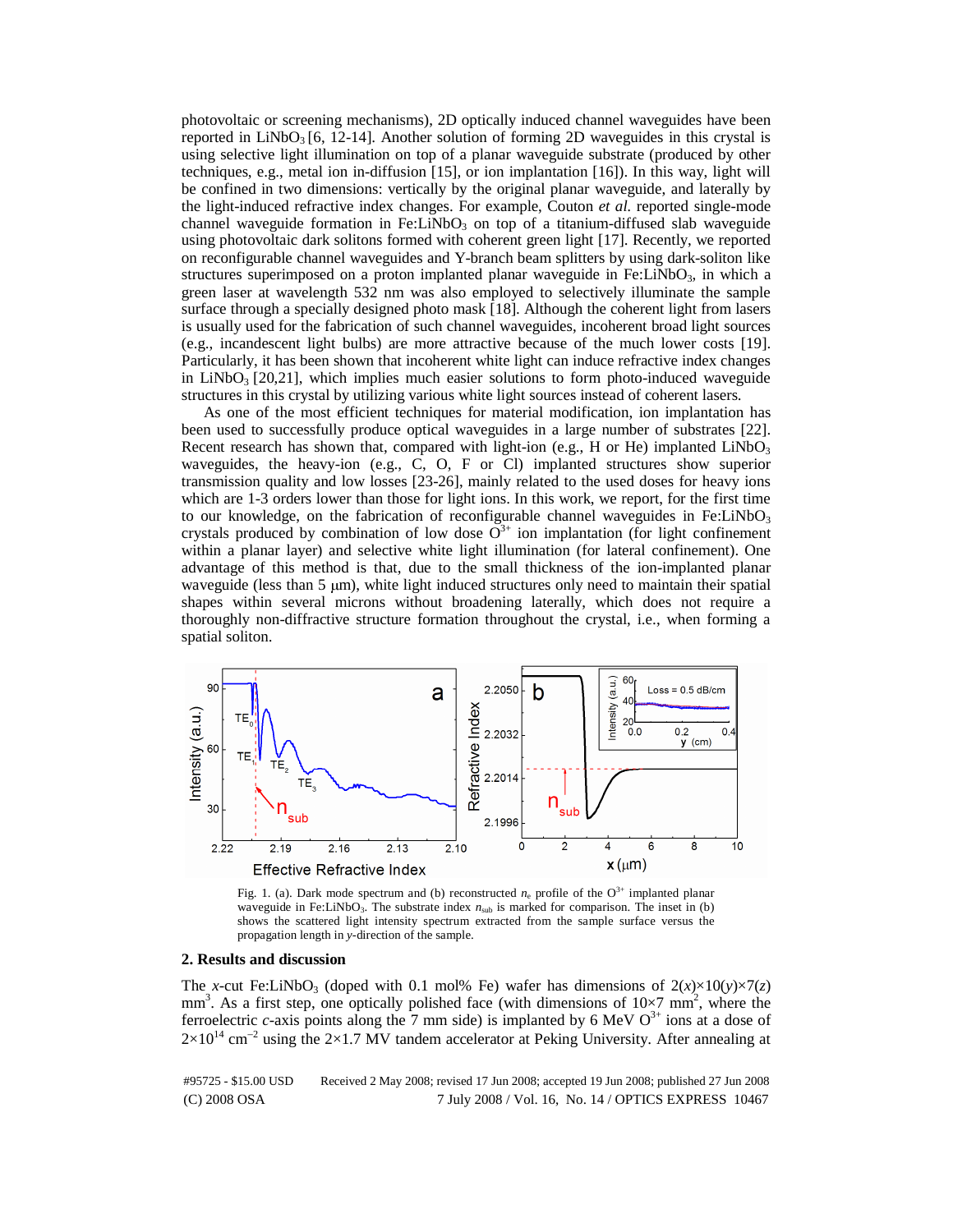260°C for 30 min in air to reduce the influence of generated electronic defects in the implanted layer, a planar waveguide layer is formed on top of the sample surface. Figure 1(a) shows the dark mode (or m-line) spectrum for TE modes of the waveguide at 632.8 nm through a prism coupler (Model 2010, Metricon, USA). As one can see, the first mode  $TE_0$ has a larger effective refractive index  $(n_{\text{eff}})$  than that of the substrate  $(n_{\text{sub}})$ , whilst the  $n_{\text{eff}}$  of three additional modes are lower than  $n_{sub}$ . We reconstructed the extraordinary refractive index  $(n_e)$  profile by reflectivity calculation method (RCM) [27] according to the dark mode spectrum [Fig. (1b)]. The measured thickness of the waveguide ( $x \approx 3 \mu m$ ) is in good agreement with the mean projected range of the incident  $O^{3+}$  ions. As one can see, this waveguide is confined by a positive index well (with index change  $\Delta n_e \approx +0.0038$ ) and a negative optical barrier with index change of  $\Delta n_e \approx -0.002$  at a depth of  $x \approx 3.1$  µm. The negative optical barrier with index change of  $\Delta n_e \approx -0.002$  at a depth of  $x \approx 3.1$  μm. The propagation loss of the TE<sub>0</sub> mode of the planar waveguide is determined to be ~0.5 dB/cm at 632.8 nm, which is measured by the scattering detection technique [see inset of Fig. 1(b)] [28].



Fig. 2. Schematic plot of white-light induced planar waveguides. The dashed circles show the position of the channel waveguides.

In a second step, white light from a commercial cold light source (IL-FOI, Focus Instrument Co. Ltd., China, with a halogen bulb, Philips Focusline 100W), which is additionally collimated using a convex lens to generate a nearly parallel beam, is used to selectively illuminate the planar waveguide surface through a photo mask (which is in close contact with the sample surface), forming longitudinal photo-induced index stripes. The temperature increase of the sample due to illumination is rather low, thus thermal fixing of written index structures (becoming effective at temperatures above 100°C only) may be neglected. The lithographic mask contains a series of 50 μm-wide periodic patterns, i.e., 10 <sup>μ</sup>m-wide Cr straight stripes (non-transparent to white light) separated by 40 μm-wide transparent regions. Figure 2 depicts a schematic plot of the white light illumination process on top of the sample surface. The exposure time of the planar waveguide is typically set to be 30-60 min. In this way, well-defined regions of the sample are exposed by white light. Consequently, because of the self-defocusing photovoltaic nonlinearity of  $LiNbO<sub>3</sub>$ , the refractive index will experience negative modifications of Δ*n*<sup>e</sup> in a range of −0.0004 to −0.001 (measured by prism-coupling method at 632.8 nm). At the same time, the refractive index in regions protected by the non-transparent Cr stripes remains unchanged. After such illumination for a certain time, the longitudinal shadowed stripes resemble vertical planar waveguides, resulting in non-diffractive light propagation along these stripes, however, only for a limited propagation length. From microscopy investigations [see also Fig. 3(b)] we can conclude that these narrow stripes can preserve their transversal shape down to the substrate for at least 30 μm. As a result of this fabrication, channel waveguides are expected to be formed as a superposition of two planar waveguides, oriented rectangular to each other, in the regions of the ion implanted planar waveguide and the part un-exposed to white light.

In Fig. 3 we show both, top view (a) and transverse cross sections (b), of the fabricated sample imaged by a microscope with reflected polarized light (Olympus BX51M, Japan). As one can see, the top view image of the sample surface clearly shows stripes induced by the white illumination, and the cross section photograph indicates the formation of channel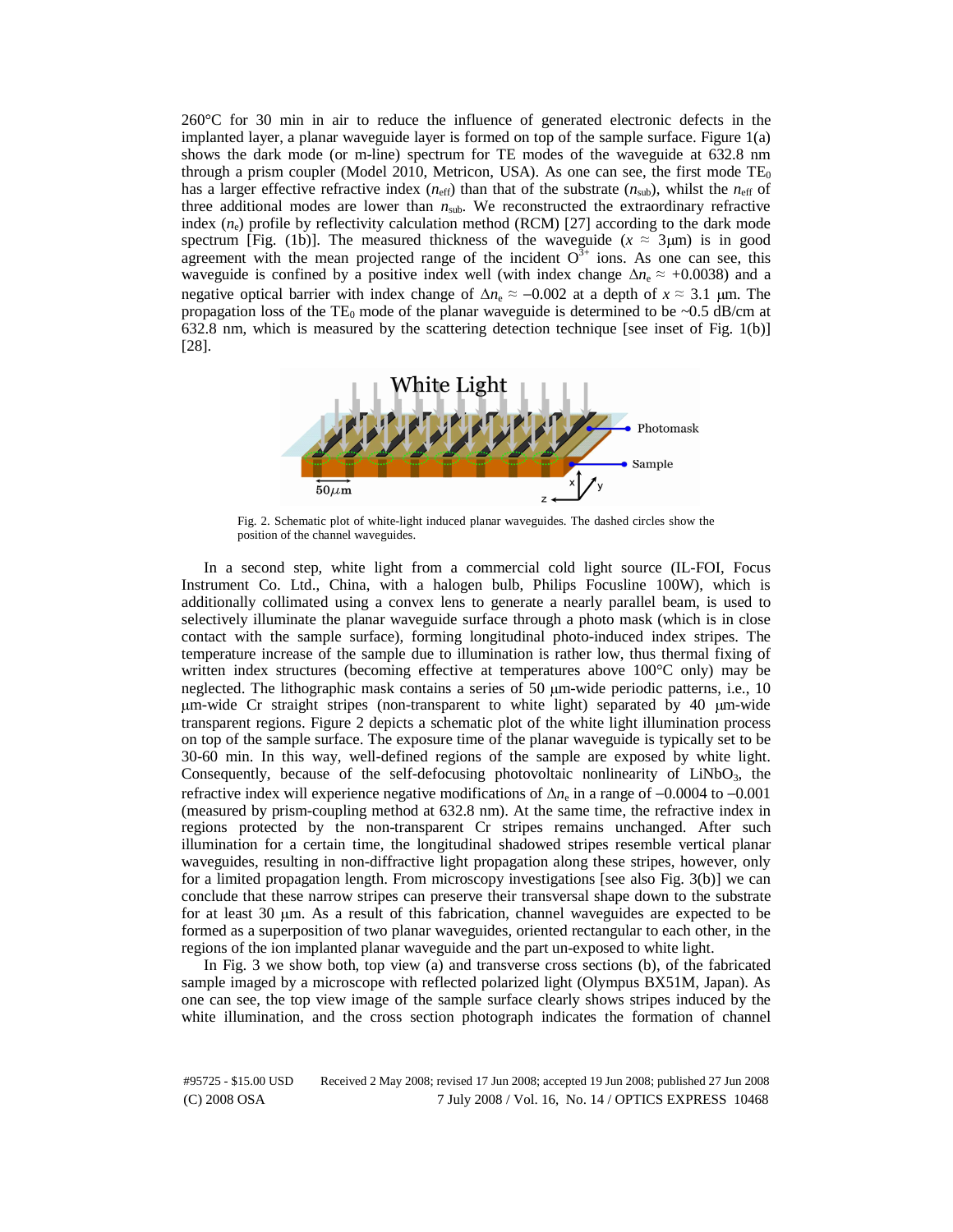waveguide as a result of the superposition of the two planar waveguides: lateral ion implanted waveguide and the longitudinal white-light illuminated dark-soliton-like structures.

For numerical modeling of the fabricated structures, the 2D refractive index distributions of the channel waveguide cross sections are reconstructed by considering the longitudinal (along *x-*axis) planar waveguide index profile and the lateral (along *z-*axis) index modulations induced by the white light illumination, i.e., a superposition of the index changes of  $O^{3+}$  ion implantation and the photo-induced index perturbation. Figure 4 shows the three dimensional (3D) plot of the 2D index distribution of the channel waveguide cross section.



Fig. 3. Microscopic images of (a) top view and (b) transverse cross sections of the sample.

To investigate the transmission properties of the channel waveguides, we use an end-face coupling arrangement by launching a light beam with wavelength of 632.8 nm from a linearly polarized He-Ne laser (similar to the setup in [18]). Figures 5(a) and 5(c) show the near-field intensity distributions of the light in the  $TE_{00}$  and  $TE_{10}$  modes, respectively. Different from former results where coherent laser beams have been used [18], here the white light induces multi-mode waveguides. As we can see, the light can be guided in a well confined way without leakage through the implanted index barrier. For tailoring the light guiding properties of the light-induced structures, it is helpful to model the light propagation in the channel waveguides. For such a purpose, we apply a numerical simulation of the light propagation of the photo-induced channel waveguides, based on the finite difference beam propagation method (FD-BPM) [29], using a commercial software [30]. The 2D refractive index distribution shown in Fig. 4 is used to characterize the channel waveguides. Figures 5(b) and 5(d) depict the modal distributions of  $TE_{00}$  and  $TE_{10}$  modes, respectively. Here the excitation of the higher mode  $TE_{10}$  is performed, similar as in the experiment, by using a Gaussian input beam laterally shifted with respect to the symmetric input condition used to excite the fundamental mode TE<sub>00</sub>. By comparing Figs. 5(a) and 5(c) (experimental intensity profiles) with 5(b) and 5(d) (calculated modal intensity profiles), one may conclude that there is a fairly well agreement between numerical and experimental data, which allows for the modeling of tailored channel waveguide structures through the induction of white light.

The channel waveguides induced by white light can be pretty stable against optical erasure up to optical intensities of  $\sim 5$ W/cm<sup>2</sup> at the used wavelength of 632.8 nm. However, it should be pointed that at communication wavelength bands (1.3 and 1.5 μm) the photorefractive effect in  $LiNbO<sub>3</sub>$  is almost negligible [31], and hence such waveguides could remain superior stability at much high intensities in the near-infrared range. Another important feature of the channel waveguides is that the white-light induced patterns can be erased by homogenous white light illumination over the sample surface. By using white light from the same lamp and using the same optical power, the induced index changes in the channel stripes could be completely removed within 30 min, allowing for easy reconfiguration of channel waveguide devices. On the other hand, without such illumination, the relaxation time of light-induced structures is of the order of a few weeks in our samples used here, but may be further increased up to a few years in optimized  $LiNbO<sub>3</sub>$  crystals having very low dark conductivity.